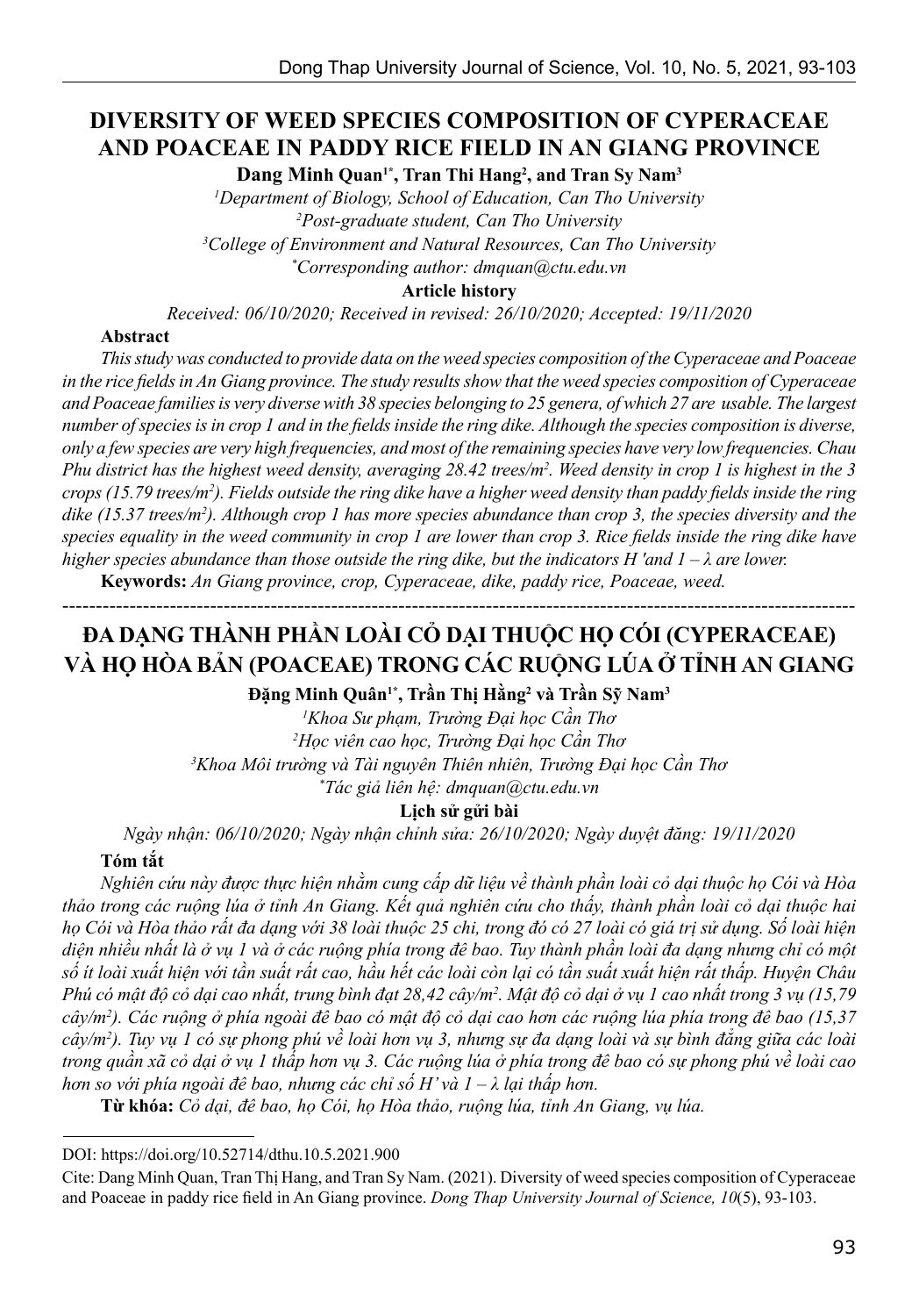# **1. Introduction**

Weeds are considered to be one of the four most important groups of pests in rice fields along with bugs, diseases and rats (Kremer, 1997). The mean yield loss in rice due to weed competition is estimated to vary from 40% to 60% and can be as high as 94%-96% with uncontrolled weed growth (Chauhan and Johnson, 2011). According to statistics in Asian rice growing countries, weeds can reduce rice yields by up to 60%, of which the weeds of the Poaceae and Cyperaceae families account for over 50% of the damage (Nguyen Manh Chinh and Mai Thanh Phung, 1999). Of the 1,800 species reported as rice weeds in the world, those in the Cyperaceae and Poaceae families are dominant (Golmohammadi *et al.*, 2018). Weeds compete for light, nutrients and water with rice plants and they also store and spread a wide variety of pests, diseases and shelter for rats that damage rice (Phung Dang Chinh *et al*., 1978). Grass seeds mixed in rice after harvest reduce the quality and value of rice (Duong Van Chin and Ho Le Thi, 2014). Therefore, the damage caused by weeds to rice is serious, especially those of the Cyperaceae and Poaceae as they are often present in high frequencies and densities in rice fields (Golmohammadi *et al.*, 2018).

An Giang is a province in the Mekong Delta, located along the Tien and Hau rivers of the Mekong river system, so it has an abundant surface water source, and a considerable amount of alluvium from the river, suitable for rice cultivation. In order to increase the cultivated area and rice yield, and to control the harmful effects of yearly floods, An Giang has built a ring dike system in many rice growing areas to produce the third crop (Nguyen Xuan Thinh *et al.*, 2016). This created two rice growing areas with different crops: the area outside the dike can only grow 2 rice crops and the remaining time is flooded, while the area inside the dike can grow 3 rice crops. It is from intensive rice cultivation and the application of direct-seeding of rice (DSR) that has resulted in a change in

the relative abundance of weeds in the rice crop, especially species belonging to the Cyperaceae and Poaceae families, which are widely adapted to the DSR conditions (Golmohammadi *et al.*, 2018). Although An Giang is one of the largest rice producing provinces in the country, studies of weeds in rice fields in An Giang are very rare. Previous studies only mentioned the diversity of plant species composition in a district farming system (Le Thanh Phong and Chau Hoang Hai, 2014), and diversity of plant species in different soil types (Nguyen Hai Ly and Nguyen Huu Chiem, 2017) or diversity of medicinal plant resources in some districts (Dang Minh Quan and Tran Ngoc Thuan, 2017), but there is no in-depth research on the weed composition of these two families in rice fields. Therefore, the objective of this study is to evaluate the diversity of species composition and distribution of weeds in the Cyperaceae and Poaceae families according to different crops and cultivating environments (inside and outside the ring dike) in An Giang province, providing a scientific basis for more effective management and weed control in rice fields in An Giang province.

## **2. Research methods**

# **2.1. Time and location of the study**

This study was conducted during three crops: Crop 1 from April 2019 to July 2019 (Summer-Autumn season), Crop 2 from August 2019 to November 2019 (Autumn – Winter season), and Crop 3 from December 2019 to March 2020 (Winter-Spring season). Samples were collected within 75-80 days after the rice was planted. This time is selected because after the rice is planted, most of plants in the rice field are already grown up, aiding the classification, collection, and analysis of data samples.

The study covered 6 districts of An Giang province, namely Cho Moi, Chau Phu, Tinh Bien, Tri Ton, Thoai Son, and Chau Doc. For each district, there were two fields to be examined: out dike (two crops per year) and in dike (three crops per year) (Figure 1, Table 1).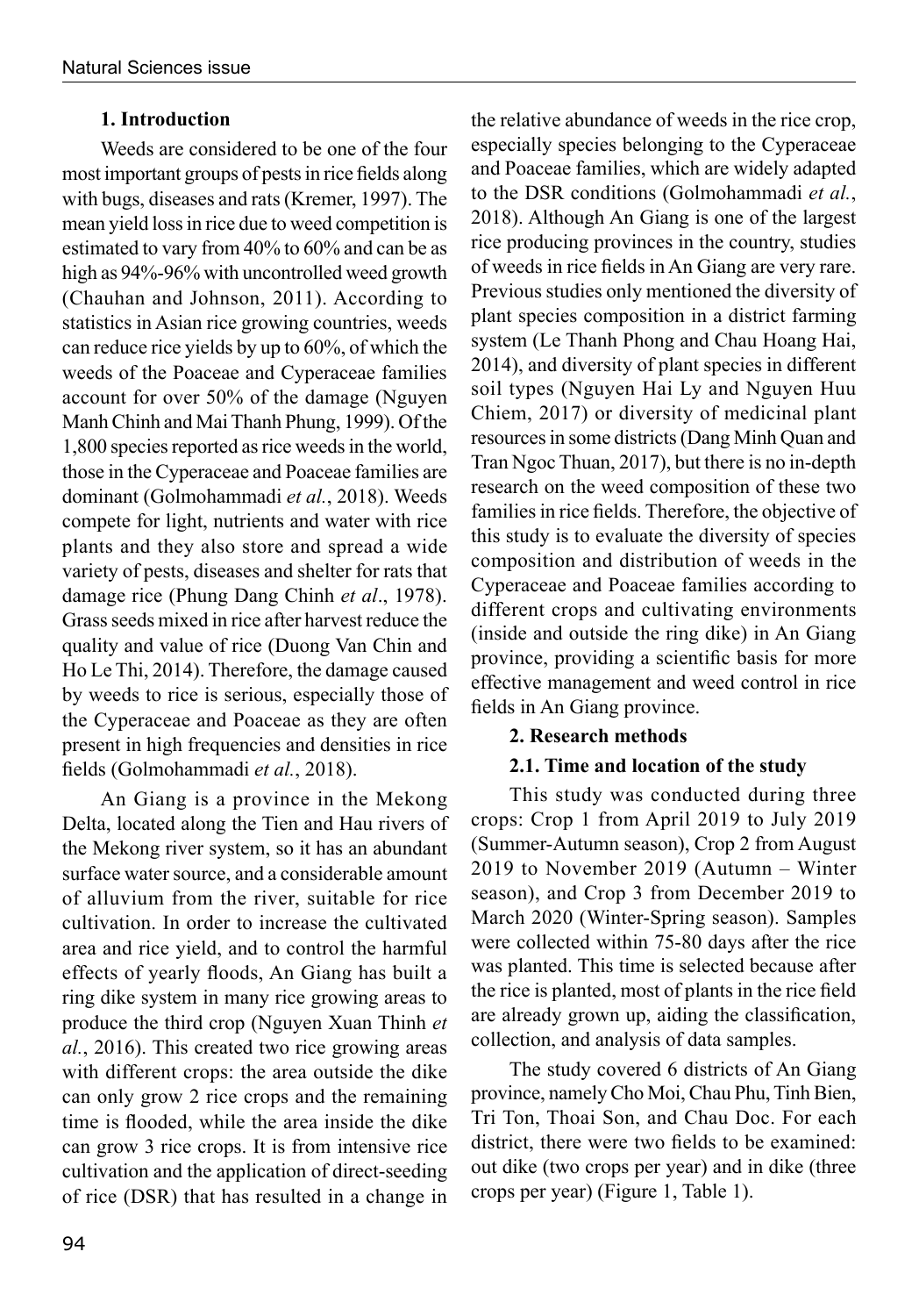#### **2.2. The investigation of studied sites and classification of plant samples**

To survey the local farmers and agricultural managers in An Giang, the method of PRA (Nguyen Duy Can and Nico Vromant, 2009) was used. This method helps to generate data of rice-growing sites, crops, and plant composition within rice fields

To investigate sampling sites and to design quadrats of the sampling, research methods of Nguyen Nghia Thin (2007) were applied. At each of the sampling sites (rice field) both inside and outside the ring dike, two quadrats were randomly placed and fixed in all three rice crops, with  $100 \text{ m}^2 (10 \text{ m} \times 10 \text{ m})$  per quadrat. Within each of the  $100 \text{ m}^2$  quadrat were 5 subsquares of sample collection, each of  $1 \text{ m}^2$  at  $4 \text{ m}^2$ corners and a meeting point of 2 diagonals of the quadrat. Plants were collected and identified before plant species and the number of each species was defined, followed by a calculation of the frequency and density of samples.

The scientific names of plant samples were identified by using morphology comparison, in combination with using references from published data of plant classification (Pham Hoang Ho, 2003; Suk *et al.*, 2000; Dương Van Chin *et al.*, 2003; Vo Van Chi, 2002, 2004; Tran Triet *et al.*, 2018). The use of these species was looked up in "List of plant species in Vietnam" (Nguyen Tien Ban, 2005).

| <b>District</b>  | <b>Site</b>    | Latitude       | Longitude     | <b>Note</b> |
|------------------|----------------|----------------|---------------|-------------|
| Cho Moi          | $\mathbf{1}$   | 10°25'50.95"   | 105°28'15.89" | In dike     |
|                  | $\sqrt{2}$     | 10°27'3.72"    | 105°28'17.57" |             |
|                  | $\overline{3}$ | 10°26'22.76"   | 105°27'11.23" | Out dike    |
|                  |                |                |               |             |
|                  | $\overline{4}$ | 10°25'34.53"   | 105°27'23.71" |             |
| Chau Phu         | 5              | 10°33'59.70"   | 105°13'54.09" | In dike     |
|                  | 6              | 10°33'12.22"   | 105°13'8.41"  |             |
|                  | $\sqrt{ }$     | 10°34'8.79"    | 105°12'41.69" | Out dike    |
|                  | $\,8\,$        | 10°33'19.47"   | 105°12'0.65"  |             |
| Chau Doc         | 9              | 10°42'19.44"   | 105°6'28.56"  | In dike     |
|                  | 10             | 10° 41'39.56"  | 105°5'27.86"  |             |
|                  | 11             | 10°43'25.03"   | 105°6'13.96"  | Out dike    |
|                  | 12             | 10°42'40.23"   | 105°5'39.89"  |             |
| <b>Tinh Bien</b> | 13             | 10°34'34.01"   | 104°56'36.17" | In dike     |
|                  | 14             | 10°33'32.61"   | 104°56'1.48"  |             |
|                  | 15             | 10°35'10.86"   | 104°55'35.88" | Out dike    |
|                  | 16             | 10° 34' 21.66" | 104°55'3.76"  |             |
| Tri Ton          | 17             | 10°28'59.99"   | 104°53'0.53"  | In dike     |
|                  | 18             | 10°27'50.89"   | 104°53'2.48"  |             |
|                  | 19             | 10°28'43.18"   | 104°51'53.28" | Out dike    |
|                  | 29             | 10°27'49.70"   | 104°51'49.29" |             |
| Thoai Son        | 21             | 10°19'42.51"   | 105°21'0.53"  | In dike     |
|                  | 22             | 10°18'59.12"   | 105°20'4.77"  |             |
|                  | 23             | 10°20'11.42"   | 105°19'55.62" | Out dike    |
|                  | 24             | 10°19'37.30"   | 105°19'10.81" |             |

**Table 1. The coordinates of sampling sites**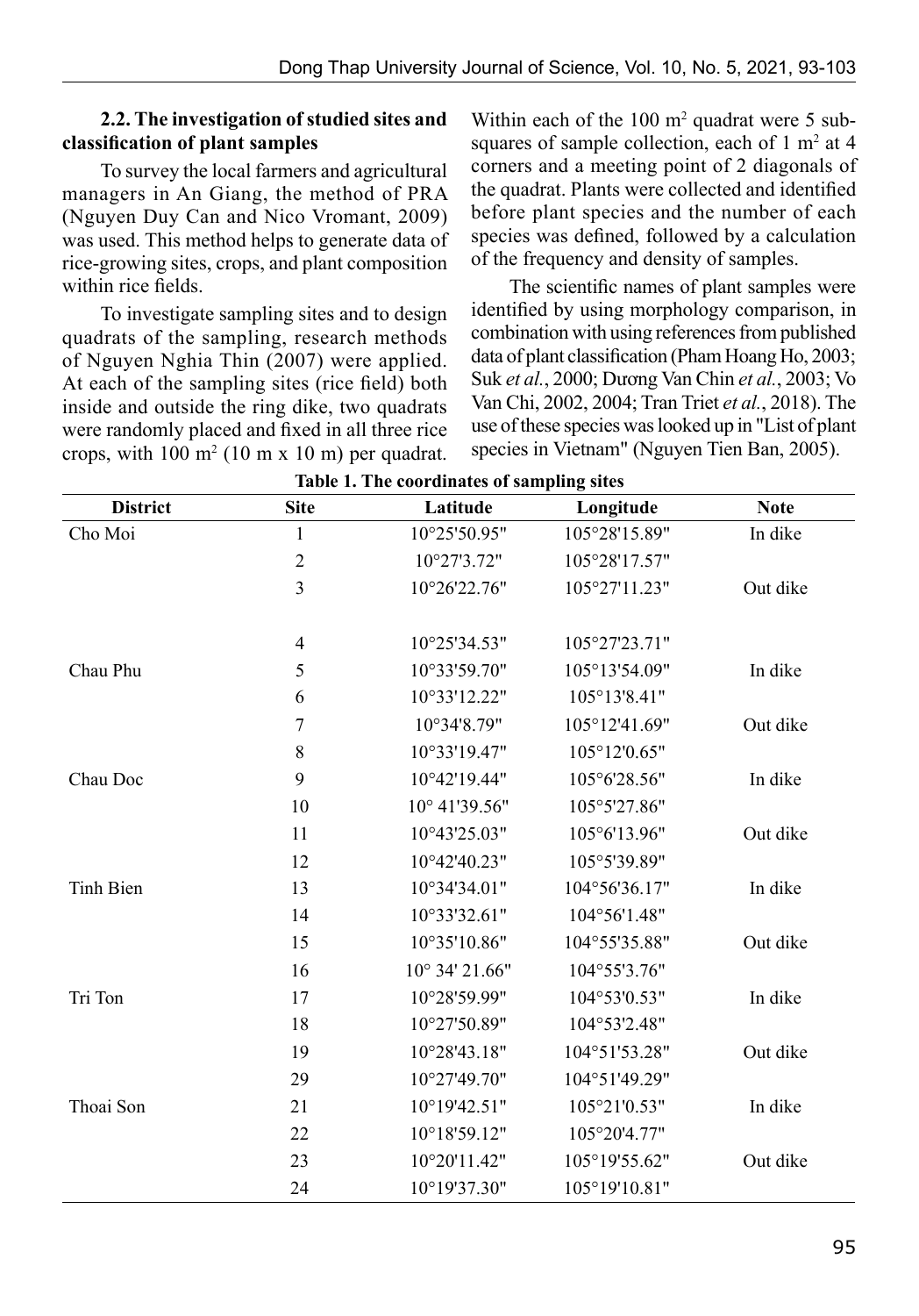

 **Figure 1. The illustration of sampling sites of rice crop in An Giang province**

# **2.3. The identification of frequency and density**

The frequency of plant species was calculated according to the formula  $F(\%) = \frac{F}{p} \times 100$  (p<sub>i</sub>: number of sample units in which the species occurs, P: total number of sample units studied). Based on F values, plants are arranged into 5 groups: group A with very low frequency  $(F=1 20\%$ ), group B with low frequency (F=21-40%), group C with moderate frequency (F=41-60%), group D with high frequency (F=61-80%) and group E with very high frequency (F=81-100%).

The density (individuals/ $m<sup>2</sup>$ ) was calculated according to Sharma's formula (2003):

Total number of individuals<br>Total number of quadrats studied Density  $(D)$  =

Biodiversity indexes such as Shannon-Weaver's diverse index  $H' = -\sum_{i=1}^{n} p_i \log p_i$ (Shannon and Weaver, 1949), Simpson's dominant index  $\lambda = \sum_{i=1}^{n} (p_i)^2$  (Simpson, 1949), Margalef's abundant index  $d = \frac{s-1}{\ln N}$  (Margalef, 1958)  $(p_i = \frac{m}{N}, n_i$ : the number of individuals of i<sup>th</sup> species; S: the number of species; N: total number of individuals of all species in a research sample)

were estimated by PRIMER v.6 (Clarke and Gorley, 2006).

Sorensen's formula is to analyze the similarity of species composition between two crops or two studied areas:  $S = \frac{2c}{a+b}$  (Nguyen Nghia Thin, 2007), with S the Sorensen index, taking the value from 0 to 1; a the number of species of studied area A; b the number of species of studied area B; c the number of similar species of 2 studied areas A and B. According to this formula: If  $S = 1$ when the two study areas have identical species; If  $S = 0$  when the two study areas do not have the same species; If S reaches the value closer to 1, corresponding to the closer the relationship between the two areas, while S has a value near 0, indicating that the two studied areas have a very distant relationship.

# **3. Research results**

# **3.1. Diversity of species composition and the use of species**

Research results on the composition of weeds belonging to the Cyperaceae and Poaceae in 12 rice growing located in 6 districts and cities of An Giang province, have collected 152 tree samples. These samples are currently being kept at the Plant Laboratory of Can Tho University. Based on the analysis of field samples and photos, 38 species of these two families have been identified. Cyperaceae has 14 species of 6 genera and Poaceae has 24 species of 19 genera (Table 2). The genus with the most species of Cyperaceae is Cyperus with 8 species accounting for 57.14% of the total species of this family. The genus with the most species of Poaceae is *Paspalum* with 5 species accounting for 20.83% of their total species. Compared with the research results of Duong Van Chin *et al.* (2003) on the weed species composition of these two families in wet rice fields in Vietnam (including 23 species belonging to 10 genera) and the list of weeds in rice fields in Vietnam by Caton *et al.* (2010) (including 20 species of 15 genera), the weed species composition of these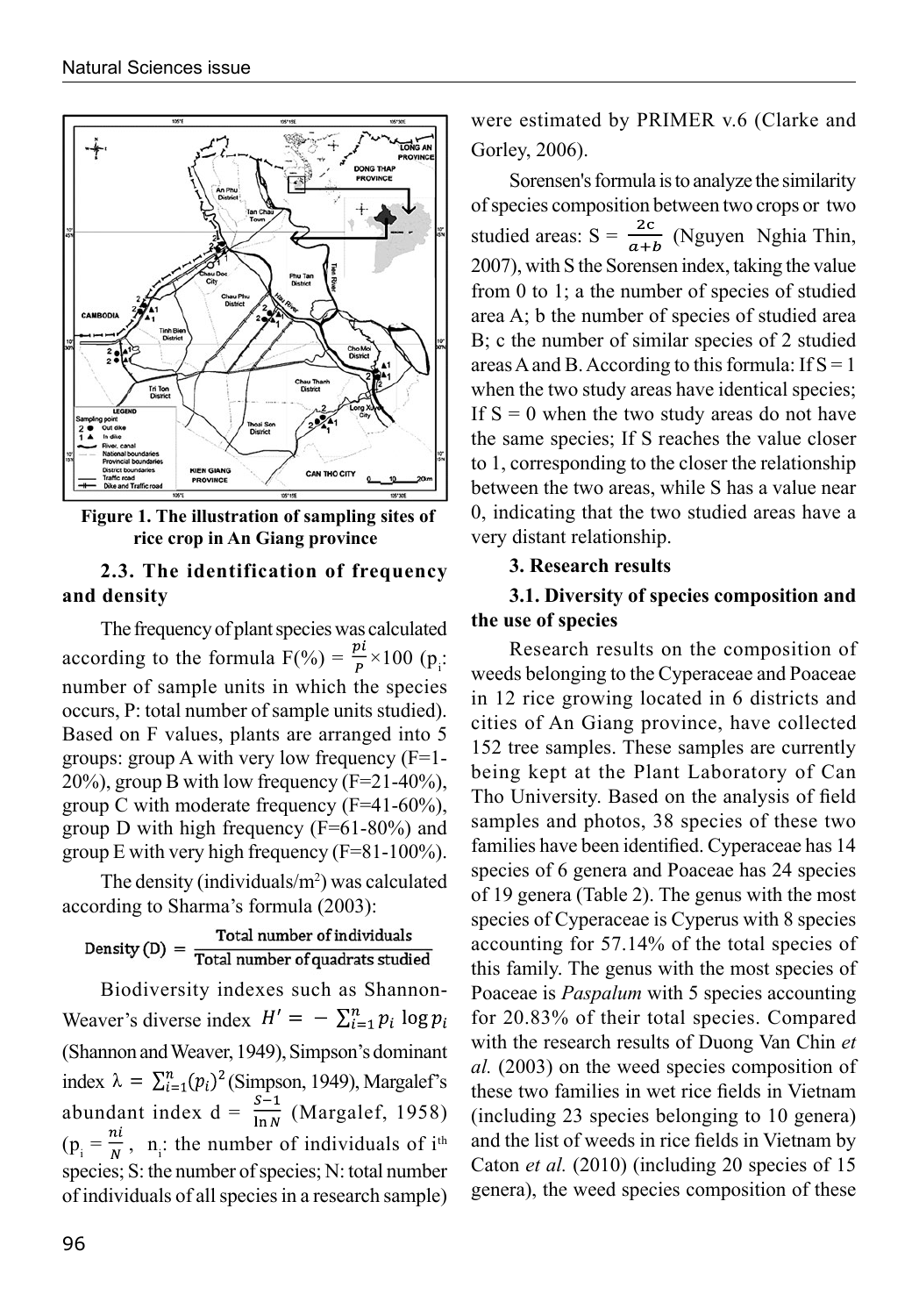2 families in rice fields in An Giang is more diverse. This may be due to the intensification of rice and the application of direct-seeding of rice (DSR) in recent years, resulting in a change in the relative abundance of weeds in rice crops, especially those of the Cyperaceae and Poaceae families widely adaptable to DSR conditions (Golmohammadi *et al.*, 2018).

| No           | Scientific name                                      | Crop         | Farming<br>environment | Local<br>(District) | Frequency<br>occurence | <b>Density</b><br>(tree/m <sup>2</sup> ) | <b>Uses</b>   |
|--------------|------------------------------------------------------|--------------|------------------------|---------------------|------------------------|------------------------------------------|---------------|
|              | Cyperaceae                                           |              |                        |                     |                        |                                          |               |
| $\mathbf{1}$ | Cyperus babakan Steud.                               | 1, 3         | In, Out                | M, S                | A                      | 0.017                                    |               |
| 2            | Cyperus difformis L.                                 | 2, 3         | In, Out                | B, T                | A                      | 0.020                                    | Fo            |
| 3            | Cyperus digitatus Roxb.                              | 1, 2, 3      | In, Out                | M, B, T, S          | $\bf{B}$               | 0.250                                    |               |
| 4            | Cyperus elatus L.                                    | 1, 2, 3      | In, Out                | P, D, T, S          | A                      | 0.023                                    | Fo, Cm        |
| 5            | Cyperus halpan L.                                    | 1, 2, 3      | In, Out                | P, B, T             | A                      | 0.030                                    | As            |
| 6            | Cyperus imbricatus Retz.                             | 1, 2, 3      | In, Out                | M, P, B, T          | B                      | 0.053                                    | Fo, Cm        |
| 7            | Cyperus iria L.                                      | 1, 2, 3      | In, Out                | M, P, D, B,<br>T, S | $\, {\bf B}$           | 0.233                                    | Me, Fo,<br>Cm |
| 8            | Cypeus rotundus L.                                   | 1, 2, 3      | In, Out                | M, P, D, B          | A                      | 0.027                                    | Eo, Me, Fo    |
| 9            | Eleocharis dulcis<br>(Burm. f.) Hensch               | 1, 2, 3      | In, Out                | $\mathbf T$         | A                      | 0.047                                    | Fo, As        |
| 10           | Fimbristylis aestivalis<br>(Retz.) Vahl              | $\mathbf{1}$ | Out                    | D                   | $\mathbf{A}$           | 0.003                                    | Fo            |
| 11           | Fimbristylis miliacea (L.)<br>Vahl.                  | 1, 2, 3      | In, Out                | M, P, D, B,<br>T, S | D                      | 3.600                                    | Fo, Pa        |
| 12           | Kyllinga brevifolia Rottb.                           | $\mathbf{1}$ | In                     | D                   | A                      | 0.007                                    | Fo, Me        |
| 13           | Mariscus compactus<br>(Retz.) Druce                  | 1, 2, 3      | In, Out                | M, B, T             | A                      | 0.023                                    | Cm, Or        |
| 14           | Scirpus grossus L. f.                                | 1, 2         | In                     | M, T                | A                      | 0.010                                    | $Cm$ , Ou     |
|              | Poaceae                                              |              |                        |                     |                        |                                          |               |
| 15           | Chloris barbata (L.) Sw.                             | 1, 2         | In, Out                | M, D, B             | $\mathbf{A}$           | 0.020                                    |               |
| 16           | Cynodon dactylon (L.)<br>Pers.                       | 1, 2, 3      | In, Out                | M, D, B,<br>T, S    | $\mathbf C$            | 0.440                                    | Fo, Me, Ou    |
| 17           | Dactyloctenium aegyptium<br>$(L.)$ Beauv.            | 1, 3         | In, Out                | D, T                | A                      | 0.010                                    |               |
| 18           | Digitaria ciliaris (Retz.)<br>Kohler                 | 1, 3         | In, Out                | M, D, B, T          | A                      | 0.057                                    |               |
| 19           | Echinochloa colona (L.)<br>Link.                     | 1, 2, 3      | In, Out                | M, P, D, B,<br>T, S | $\mathbf D$            | 1.083                                    |               |
| 20           | Echinochloa crus-galli<br>$(L.)$ Beauv.              | 1, 2, 3      | In, Out                | M, P, D, B,<br>T, S | D                      | 0.737                                    | Fo            |
| 21           | Eleusine indica (L.)<br>Gaertn.                      | 1, 2, 3      | In, Out                | P, D, T, S          | $\mathsf C$            | 0.277                                    | Me, Fo        |
| 22           | Eragrostis tenella (L.)<br>Beauv. ex Roem. & Schult. | 1, 3         | In, Out                | B, T                | A                      | 0.020                                    | Me, Fo        |

**Table 2. Weed species composition in rice paddy fields in An Giang province**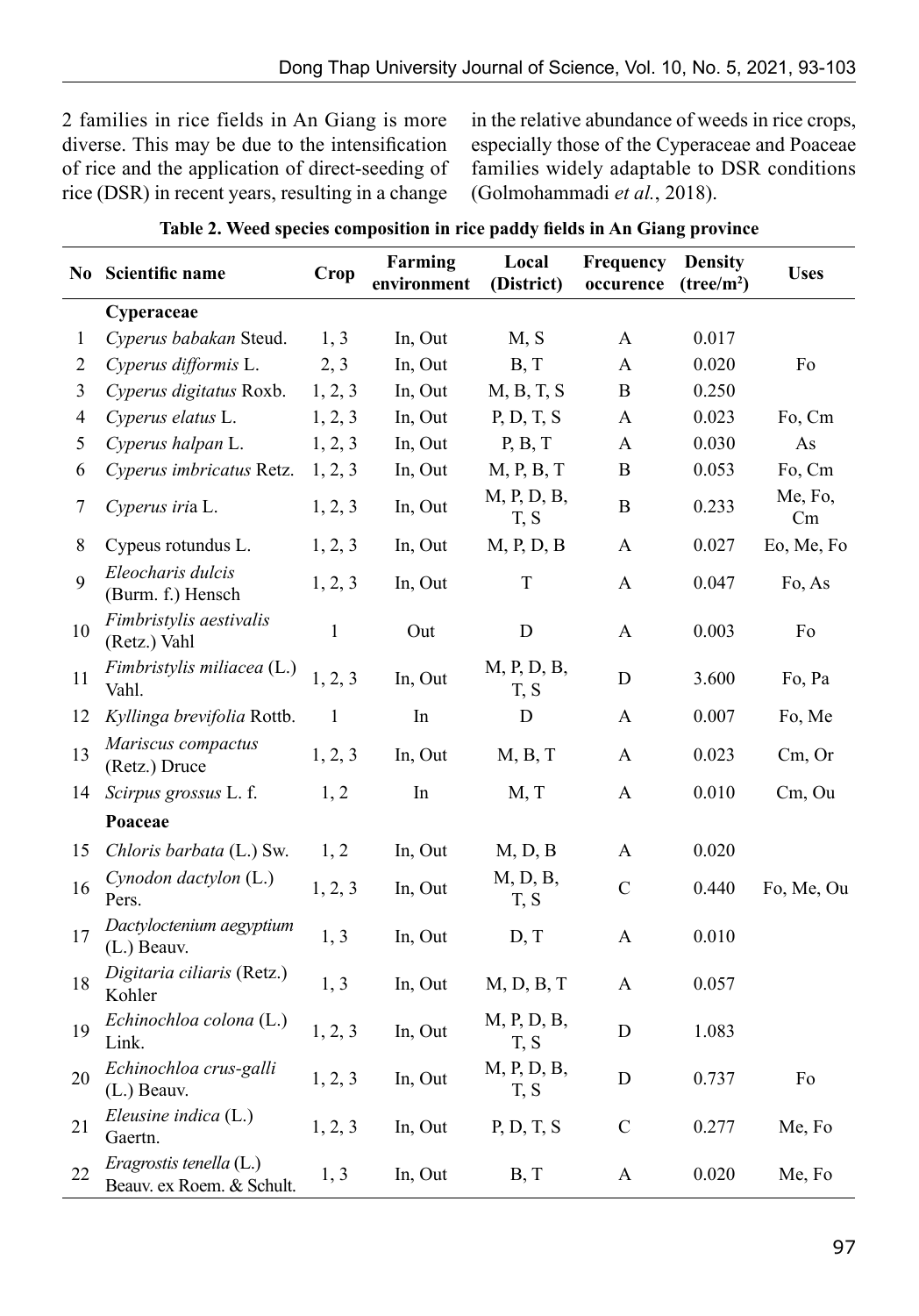|    | No Scientific name                                  | Crop           | Farming<br>environment | Local<br>(District) | <b>Frequency</b><br>occurence | <b>Density</b><br>(tree/m <sup>2</sup> ) | <b>Uses</b> |
|----|-----------------------------------------------------|----------------|------------------------|---------------------|-------------------------------|------------------------------------------|-------------|
| 23 | Erianthus arundinaceus<br>(Retz.) Jeswiel. ex Heyne | 1, 2, 3        | In, Out                | M, B                | A                             | 0.083                                    | Fo, Pa      |
| 24 | Eriochloa procera<br>(Retz.) Hubb                   | 1, 2, 3        | In, Out                | M, P, B, T          | $\mathbf{A}$                  | 0.077                                    |             |
| 25 | Hymenachne acutigluma<br>(Steud.) Gillilland        | 1, 3           | In, Out                | M                   | $\mathbf{A}$                  | 0.023                                    |             |
| 26 | Leptochloa chinensis (L.)<br><b>Nees</b>            | 1, 2, 3        | In, Out                | M, P, D, B,<br>T, S | ${\bf E}$                     | 2.667                                    |             |
| 27 | Oryza sativa L.<br>(wild rice)                      | 1, 2, 3        | In, Out                | M, P, D, B,<br>T, S | $\mathbf D$                   | 3.660                                    |             |
| 28 | Panicum repens L.                                   | 1, 2, 3        | In, Out                | M, B, T, S          | $\bf{B}$                      | 0.113                                    | Me          |
| 29 | Paspalum conjugatum<br>Berg.                        | 1, 3           | In, Out                | M, P, B             | $\mathbf{A}$                  | 0.013                                    | Ou          |
| 30 | Paspalum distichum L.                               | $\mathbf{1}$   | In                     | D, B, T             | $\mathbf{A}$                  | 0.020                                    | Ou          |
| 31 | Paspalum longifolium<br>Roxb.                       | 1, 3           | In, Out                | M, B                | A                             | 0.010                                    | Fo          |
| 32 | Paspalum notatum<br>Flugge                          | 1, 2, 3        | In, Out                | M, D, T             | $\mathbf{A}$                  | 0.017                                    | Fo, Ou      |
| 33 | Paspalum scrobiculatum L.                           | 3              | In                     | $\mathbf T$         | $\mathbf{A}$                  | 0.007                                    | Me, Fo      |
| 34 | Pennisetum purpureum<br>Schum.                      | 1, 2           | In                     | M, D                | A                             | 0.010                                    | Fo          |
| 35 | Phragmites karka (Retz.)<br>Trin. ex Steud.         | $\overline{3}$ | In                     | ${\bf S}$           | $\mathbf{A}$                  | 0.010                                    | Me          |
| 36 | Pseudoraphis brunoniana<br>Griff.                   | 1, 3           | In, Out                | M, B, T             | A                             | 0.093                                    |             |
| 37 | Saccharum spontaneum L.                             | 1, 3           | In                     | M, P, S             | A                             | 0.017                                    | Fo, Pa, Ou  |
| 38 | Urochloa mutica<br>(Forssk.) T.Q. Nguyen            | 1, 2, 3        | In, Out                | M, P, D, B,<br>T, S | D                             | 0.717                                    | Fo          |

*Note (Some abbreviation in Table 2): 1 (crop 1), 2 (crop 2), 3 (crop 3); In (inside dike), out (outside dike); M (Cho Moi), P (Chau Phu), D (Chau Doc), B (Tinh Bien), T (Tri Ton), S (Thoai Son); A (F = 1-20%), B (F=21-40%), C (F=41-60%), D (F=61-80%), E (F=61-80%); As (Acidic soil indicator plants), Cm (Carpet and mat plants), Eo (Plants for essential oils), Fo (Forage plants), Me (Medicinal plants), Or (Ornamental plants), Pa (Paper material), Ou (Plants have other uses: keeping soil from eroding, roofing, grass cover...).*

This study also identified 27 species of usable weeds, accounting for 71.05% of the species surveyed and they are classified into 8 functional groups. Each group of species can have one or more different uses. The number of species used for animal feed is the largest with 20 species accounting for 52.63% of the

total species. There are 10 species used to make folk medicine, approximately 26.32% of the species and the most common species are Cypeus rotundus L., Eleusine indica (L.) Gaertn., Cynodon dactylon (L.) Pers... Ornamental and essential oils have the least number of species, only one species per each species (Table 3).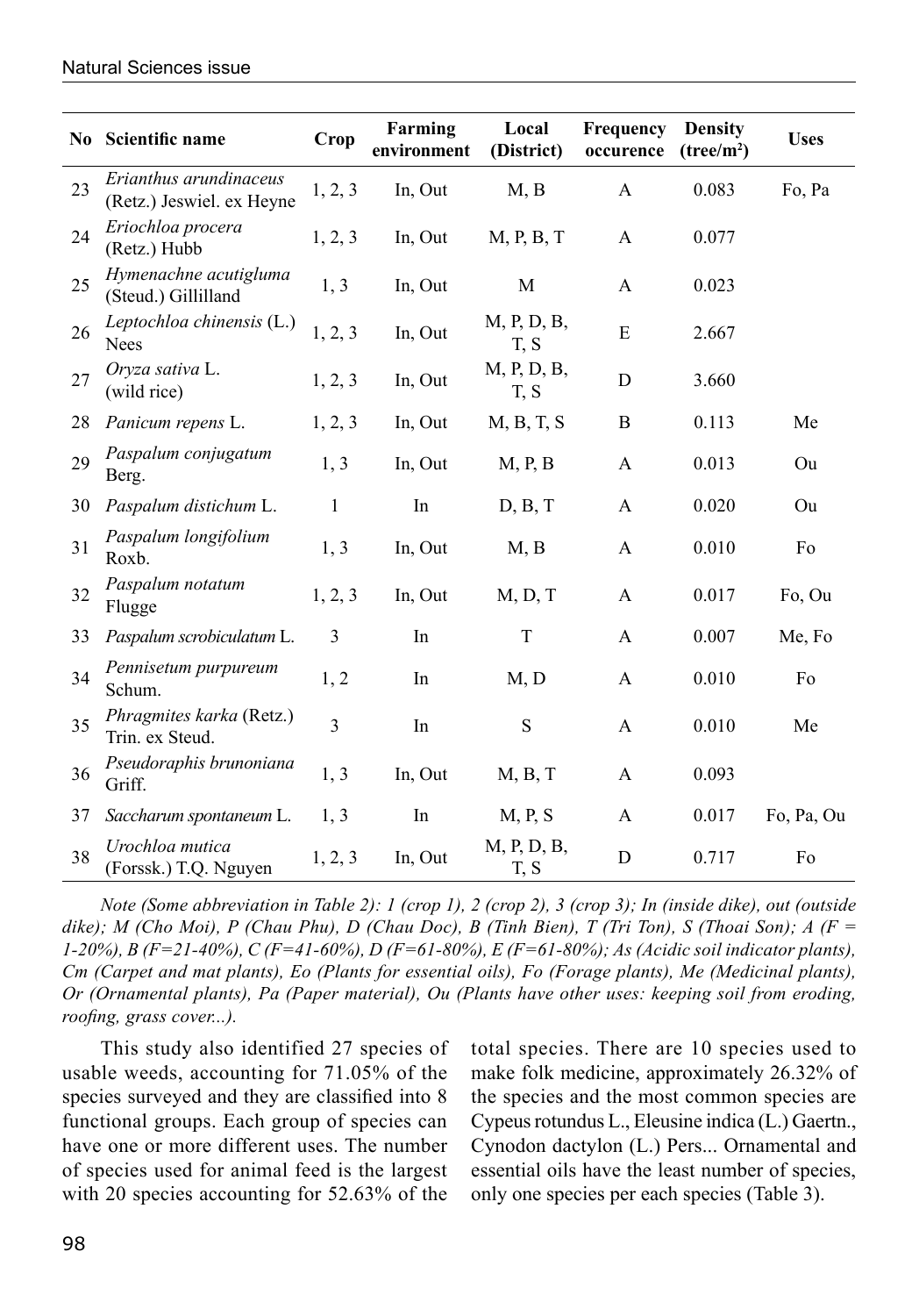| 52.63 |
|-------|
|       |
| 26.32 |
| 13.16 |
| 2.63  |
| 10.53 |
| 2.63  |
| 5.26  |
| 15.79 |
|       |

**Table 3. Uses of weeds in rice paddy fields in An Giang province**

#### **3.2. Distribution of weed species composition**

Crop 1 has the most diverse rice grass species composition with 35 species consisting of 92.11% of the total species surveyed. Because crops 1 (Summer-Autumn season) has hot and rainy weather, it is a suitable condition for the development of light-loving rice grass species of Cyperaceae and Poaceae. Next is crop 3 with 32 species and the least number of species is in crop 2 with 24 species. Up to 20 species are present in all 3 crops with popular ones of *Fimbristylis miliacea* (L.) *Vahl., Leptochloa chinensis* (L.) Nees, *Oryza sativa* L. (wild rice); 13 species found in 2 out of 3 crops; 5 species only in 1 out of 3 crops.

The composition of rice grass in the rice fields inside the dike is 37 species making up 97.37% of the total species and more diverse than in the rice fields outside the dike of 31 species. This is because the rice fields located in the dike is little affected by the floods, condition stable living environment for a long time than to facilitate the growth of weeds.

Cho Moi and Tri Ton districts have the most diverse weed species composition in rice fields, with 26 species accounting for 68.42% of the total species. The weed species composition is at least in the rice fields of Chau Phu and Thoai Son districts, with only 15 species making up less than 40% of the total species. Tinh Bien district has 24 species and Chau Doc city has 19 species.

The weed species composition similarity between rice crops, between rice fields inside and outside the ring dike and between districts was also determined by the Sorenson index. The results show that there is a very high similarity in the weed species composition in all 3 rice crops and in the rice fields inside and outside the ring dike when the S index between rice crops and between the inner fields and the outside of the ring dike are both greater than 0.7, which means they are similar across 70% of species. Because the seeds of the weeds belonging to the two families Cyperaceae and Poaceae are usually small, light and abundant, they easily disperse along rivers and canals from one rice field to another. The number of similar species between crops is from 0.7321 to 0.7797, between fields inside and outside the ring dike reaches 0.8823. The highest species composition similarity is found between crop 1 in rice fields both inside and outside the ring dike (Table 4).

| and two sides of the dike system in the paddy field |        |        |        |             |                     |  |  |
|-----------------------------------------------------|--------|--------|--------|-------------|---------------------|--|--|
| Category                                            | Crop 1 | Crop 2 | Crop 3 | Inside dike | <b>Outside dike</b> |  |  |
| Crop 1                                              | 1.0    |        |        |             |                     |  |  |
| Crop 2                                              | 0.7797 | 1.0    |        |             |                     |  |  |
| Crop 3                                              | 0.7761 | 0.7321 | 1.0    |             |                     |  |  |
| Inside dike                                         | 0.9444 | 0.7869 | 0.8955 | 1.0         |                     |  |  |
| Outside dike                                        | 0.9090 | 0.800  | 0.8889 | 0.8823      | 1.0                 |  |  |

**Table 4. The similarity index (Sorenson index) of weed species composition between crops**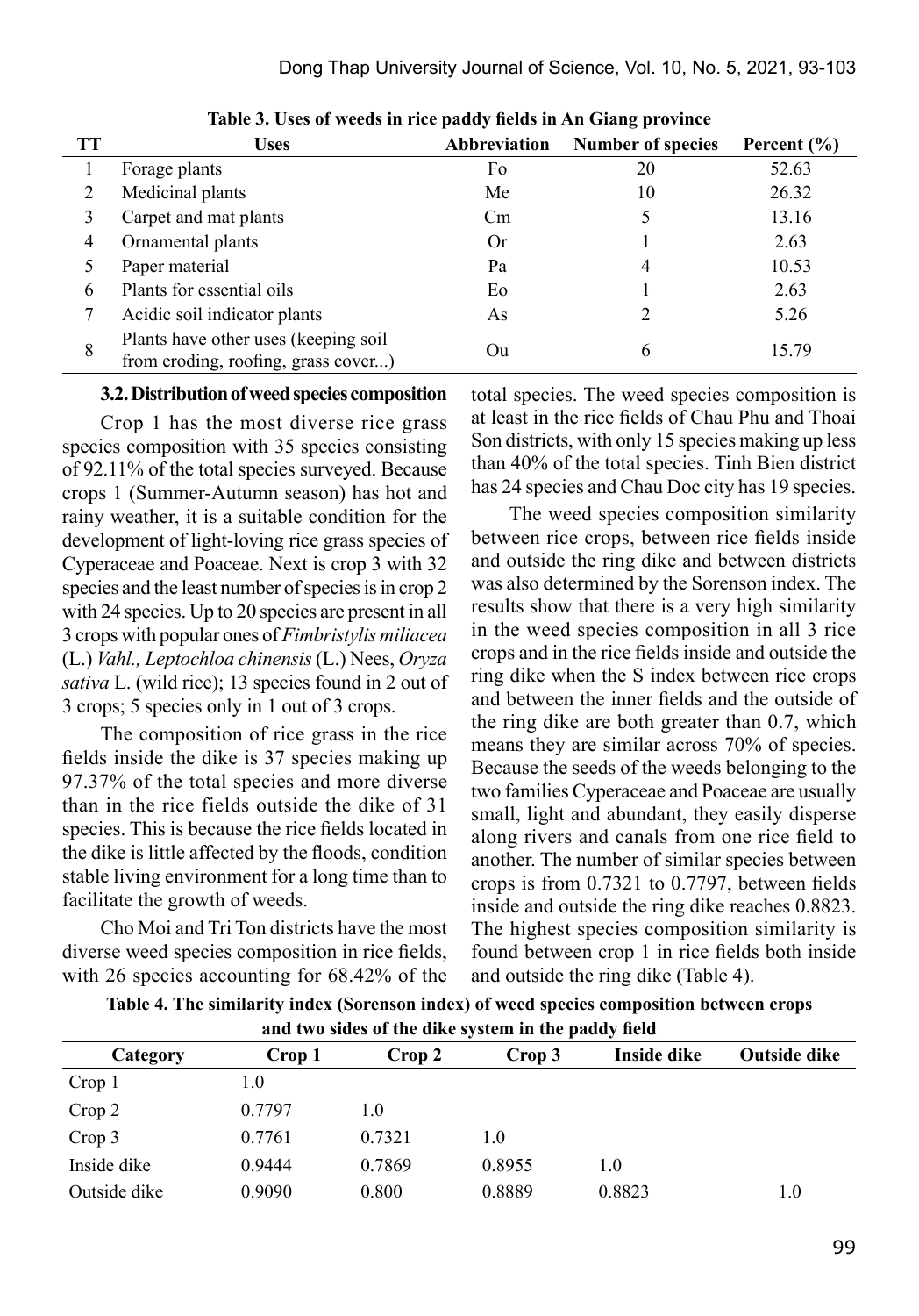The weed species composition similarity index in rice fields between districts is all above 0.5. Especially, between Cho Moi district and Tinh Bien district, there is a similar number of species up to 0.8, meaning that there are 80% of species similarity (Table 5).

Seven species are only found in rice fields inside the dike and one species only found in rice fields outside the dike is *Fimbristylis aestivalis* (Retz.) Vahl.

**Table 5. The similarity index of weed species composition in the paddy fields between districts/city in An Giang province**

| between districts/enty in All Grang province |        |                 |                 |                  |         |                  |  |
|----------------------------------------------|--------|-----------------|-----------------|------------------|---------|------------------|--|
| District/City Cho Moi                        |        | <b>Chau Phu</b> | <b>Chau Doc</b> | <b>Tinh Bien</b> | Tri Ton | <b>Thoai Son</b> |  |
| Cho Moi                                      | 1.0    |                 |                 |                  |         |                  |  |
| Chau Phu                                     | 0.5854 | 1.0             |                 |                  |         |                  |  |
| Chau Doc                                     | 0.7556 | 0.5882          | 1.0             |                  |         |                  |  |
| Tinh Bien                                    | 0.800  | 0.6159          | 0.5581          | 1.0              |         |                  |  |
| Tri Ton                                      | 0.68   | 0.6857          | 0.6222          | 0.760            | 1.0     |                  |  |
| Thoai Son                                    | 0.5366 | 0.7333          | 0.647           | 0.5128           | 0.5854  | 1.0              |  |

## **3.3. The occurrence frequency and density of weeds**

Survey results in all 3 rice crops, rice fields inside and outside the ring dike and the entire study area show that weeds have very low frequency (Group A,  $F \le 20\%$ ), accounting for the highest percentage, over 50% of the total species. The species with high frequency (Group D) and very high occurrence (Goup E) all account for a low percentage, less than 17% of the total species (Figure 2). This shows that, although the weed composition of Cyperaceae and Poaceae families surveyed in rice growing areas in An Giang is very diverse, only a few species appear regularly at the time of the study.

Crop 2 has a high number of species, with very high frequency (Group E), making up 16.67%, higher than crop 1  $(5.71\%)$  and crop 3 (6.25%). The rice fields outside the ring dike have a very high number of species (Group E), approximately 9.68%, higher than the rice fields inside the ring dike (5.71%) (Figure 2).

There are 5 species with very high frequency from 83.30% to 100% (Group E) in all 3 rice crops, inside and outside the ring dike and the entire study area. Among them, *Leptochloa chinensis* (L.) Nees has the highest frequency  $(F = 100\%)$ , occurs in all study sites in all 3 rice crops and in rice fields inside and outside the



dike. Species *Fimbristylis miliace*a (L.) Vahl. has a very high frequency in crop 2 and in rice fields outside the ring dike. *Species Echinochloa colona* (L.) Link. occurs with very high frequency in crop 2 and 3. Urochloa mutica (Forssk.) T. Q. occurs with very high frequency in crop 1 and rice fields outside the ring dike. *Oryza sativa* L. appears with very high frequency in crop 2.

The weed density of the two families is highest in crop 1 (Summer - Autumn) with an average of 15.79 trees/m2 . Next is crop 2 (Autumn - Winter) with an average of 12.32 trees/m<sup>2</sup> and the lowest is crop 3 (Winter - Spring) with an average of 11.61 trees/m2 . Because crop 1 has favorable weather conditions for the development of the light-loving weeds of Cyperaceae and Poaceae,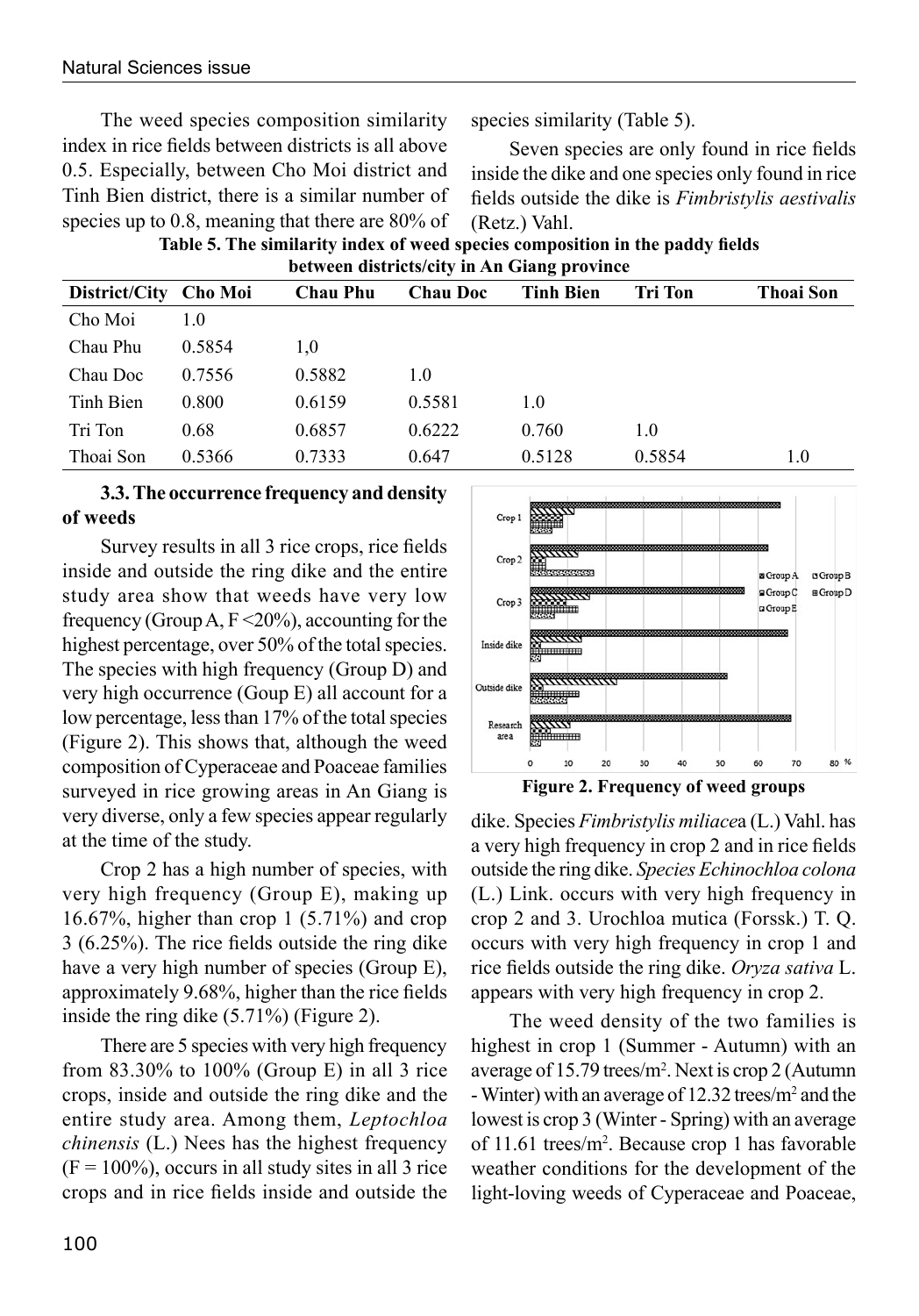weed density of these two families is higher than that of crop 2 and 3. This result is completely consistent with the study of Duong Van Chin and Ho Le Thu (2014); in some provinces in the Mekong Delta, the Summer - Autumn season often has a higher weed density than other crops of the year. The fields outside the dike have an average weed density of these two families at  $15.37$  trees/m<sup>2</sup>, higher than the fields inside the ring dike with a density of 13.96 trees/m2 .

The district with the highest weed density of Cyperaceae and Poaceae is Chau Phu district with an average of  $28.42$  trees/ $m<sup>2</sup>$ . Three with nearly equal weed densities are Cho Moi district  $(16.36 \text{ trees/m}^2)$ , Tinh Bien district (average 15.96 trees/m2 ), and Tri Ton district (15.44 trees/ m2). The lowest weed density is found in Chau Doc city (average 6.56 trees/m<sup>2</sup>) and Thoai Son district (average  $4.40$  trees/m<sup>2</sup>). The average weed density of these two species in the entire study area is  $14.52$  trees/m<sup>2</sup>. Five species with high species densities of  $1-6$  trees/ $m<sup>2</sup>$  in the rice crops and rice fields inside and outside the ring dike are shown in Table 6.

| Table 6. Five species with the highest densities in rice paddy fields were surveyed |  |
|-------------------------------------------------------------------------------------|--|
| in An Giang province                                                                |  |
|                                                                                     |  |

| Category | Oryza sativa                 | Fimbristylis<br>miliacea | Leptochloa<br>chinensis      | Echinochloa<br>colona   | Urochloa<br>mutica           |
|----------|------------------------------|--------------------------|------------------------------|-------------------------|------------------------------|
| Crop 1   | $5.15 \pm 0.26^a$            | $3.75 \pm 0.17^b$        | $1.93 \pm 0.43^b$            | $1.20 \pm 0.06^a$       | $1.27 \pm 0.08$ <sup>a</sup> |
| Crop 2   | $2.62 \pm 0.38$ <sup>b</sup> | $2.83 \pm 0.60^b$        | 3 18 $\pm$ 0 24 <sup>a</sup> | $1.35 \pm 0.12^a$       | $\overline{\phantom{a}}$     |
| Crop 3   | $1.44 \pm 0.11^b$            | $2.33 \pm 0.12^b$        | $3.15 \pm 0.09^a$            | -                       | $\overline{\phantom{a}}$     |
| In dike  | $5.13 \pm 0.14$ <sup>a</sup> | $3.02 \pm 0.30^b$        | $2.02 \pm 0.14^b$            | -                       | $\overline{\phantom{0}}$     |
| Out dike | $1.46 \pm 0.08$ <sup>b</sup> | $4.47\pm0.16^a$          | $3.64 \pm 0.32$ <sup>a</sup> | $1.59 \pm 0.09^{\rm a}$ | $1.07 \pm 0.07$ <sup>a</sup> |

*Note: Values followed by dissimilar letters (a, b) under the same column are significantly different at p<0.05 by Duncan's test.*

Table 6 shows that 3 species of *Leptochloa chinensis* (L.) Nees, *Fimbristylis miliacea* (L.) Vahl. and Oryza sativa L. hold high density in all 3 crops and in paddy fields inside and outside the ring dike. These three species are also common weed constituents in wet rice fields in Vietnam (Duong Van Chin *et al.*, 2003).

# **3.4. Evaluation through biodiversity indicators**

Indicators such as Margalef's abundant index (d), Shannon-Weaver's diverse index (H') and Simpson's dominant index  $(1 - \lambda')$  of weeds identified in all three rice crops, in the fields inside and outside the ring dike and in the districts/cities are shown in Table 7.

Margalef index (d) is highest in crop 1, followed by crop 3 and lowest in crop 2, meaning that crop 1 has the highest species abundance, and crop 2 has the lowest species richness. ShannonWeaver (H ') and Simpson  $(1 - \lambda)$  indices in crop 3 are highest, followed by crop 1 and lowest in crop 2. This shows that although crop 1 has more species richness the species diversity and the equality between species in the weed community are lower in crop 1 than in crop 3.

The rice fields inside the ring dike have a higher species abundance  $(d = 4,598)$  than those outside the ring dike  $(d = 3,990)$ , but the indicators H 'and  $1 - \lambda$ ' are lower, because species type and species equality in the weed community is lower in the ring dike.

The two districts with the highest species richness index are Tri Ton district  $(d = 3,760)$ and Cho Moi district  $(d = 3.728)$ . However, the highest indexes H 'and  $1 - \lambda$ ' are Tri Ton districts (H '= 2.168, 1 -  $\lambda$  = 0.824) and Thoai Son (H' = 2.163, 1 -  $\lambda$  = 0.860). Chau Phu district has the lowest d and H' indexes among the 6 surveyed districts.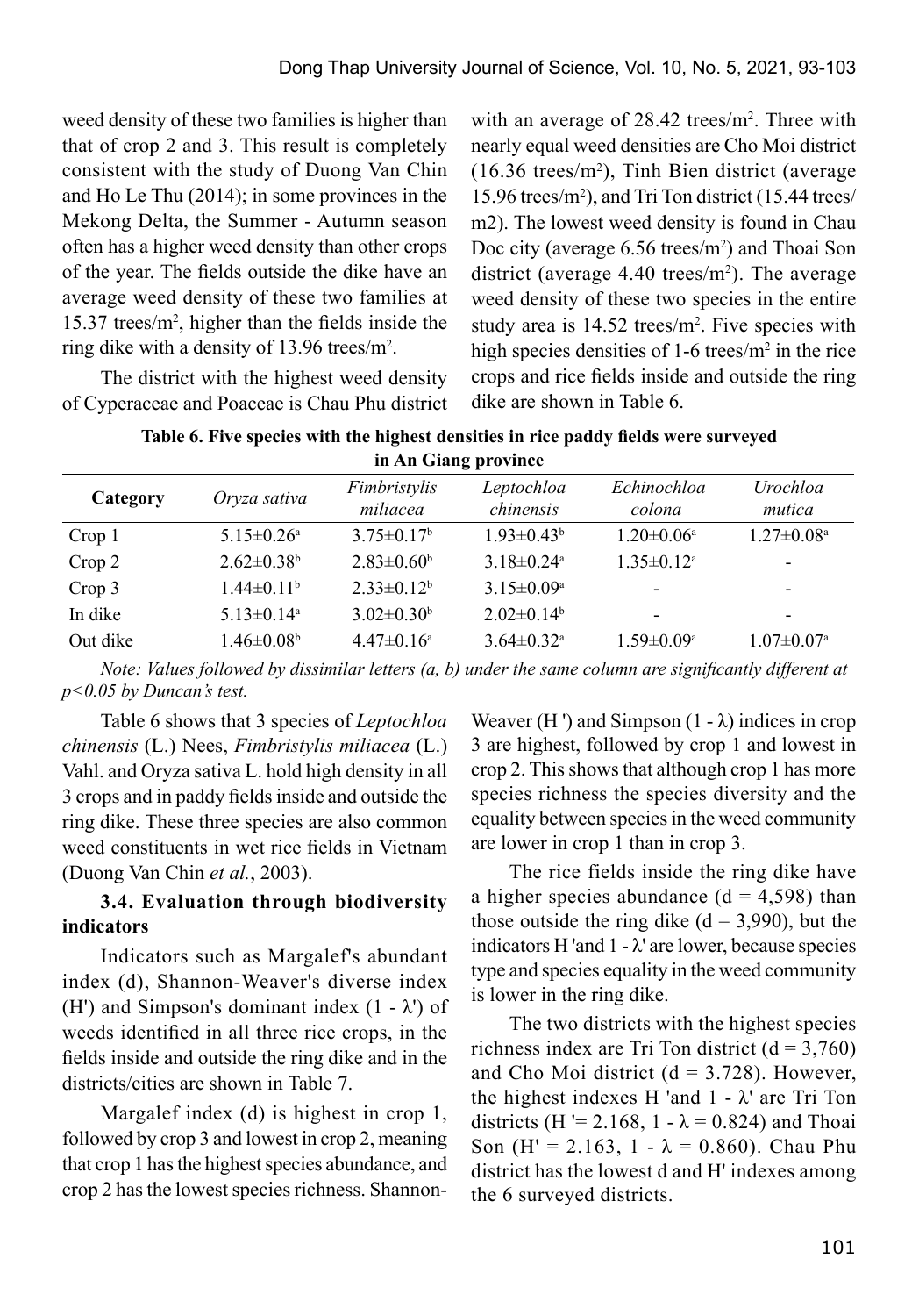| Category           | S  | N    | d     | H' (loge) | $1 - \lambda'$ |
|--------------------|----|------|-------|-----------|----------------|
| Crop 1             | 35 | 1895 | 4.505 | 2.043     | 0.807          |
| Crop 2             | 24 | 1069 | 3.298 | 1.811     | 0.771          |
| Crop 3             | 32 | 1393 | 4.282 | 2.303     | 0.852          |
| Inside dike        | 37 | 2513 | 4.598 | 2.041     | 0.789          |
| Outside dike       | 31 | 1844 | 3.990 | 2.156     | 0.830          |
| Cho Moi district   | 26 | 818  | 3.728 | 1.864     | 0.734          |
| Chau Phu district  | 15 | 1421 | 1.929 | 1.569     | 0.740          |
| Chau Doc city      | 19 | 328  | 3.107 | 1.988     | 0.816          |
| Tinh Bien district | 24 | 798  | 3.442 | 2.063     | 0.787          |
| Tri Ton district   | 26 | 772  | 3.760 | 2.168     | 0.824          |
| Thoai Son district | 15 | 220  | 2.596 | 2.163     | 0.860          |

**Table 7. Biodiversity indexes of weeds collected from study sites**

# **4. Conclusion**

The weed species composition of the two families Cyperaceae and Poaceae in rice fields in An Giang is very various with 38 species belonging to 25 genera. The largest number of species is in crop 1 and in the fields inside the ring dike. Most of the remaining species appear very low (Group A,  $F \le 20\%$ ) and only a few species appear with very high frequency (Group E, F> 80%). The highest weed density is found in Chau Phu district, in crop 1, and fields outside the ring dike. Crop 1 holds the highest species abundance, but the species diversity and the species equality in the weed community at crop 3 are the highest. The rice fields inside the ring dike have higher species abundance than those outside the ring dike, but the H 'and  $1 - \lambda$  indexes are lower.

**Acknowledgements:** This study is funded in part by the Can Tho University Improvement Project VN14-P6, supported by a Japanese ODA loan.

## **References**

- Caton B. P., M. Mortimer, J.E. Hill, and D.E. Johnson. (2010). *A Practical Field Guide to Weeds of Rice in Asia*. Philipines: IRRI.
- Chauhan, B. S. and D. E. Johnson. (2011). Ecological studies on Echinochloa cruss gali and the implications for weed management in directseeded rice. *Crop Protection*, 30, 1385-1391.

Clarke, K. R. and R. N. Gorley (2006). PRIMER v6: *User Manual/Tutorial*. PRIMER-E. United Kingdom: Plymouth Press.

- Duong Van Chinh and Ho Le Thi. (2014). Fifty years of weed research in rice in Vietnam, *Institute of Agriculture Science for Southern Vietnam*. Retrieved September 19, 2020, from http://iasvn.org/en/tin-tuc/FIFTY-YEARS-OF-WEED-RESEARCH-IN-RICE-INVIETNAM-2146.html.
- Dương Văn Chín, Trần Thị Ngọc Sơn, Lê Công Kiệt, Hiroyuki Hiraoka, Kazuyuki Itoh và Hiromi Kobayashi. (2003). *Cỏ dại ruộng lúa nước tại Việt Nam*. Thành phố Hồ Chí Minh: NXB Nông nghiệp.
- Đặng Minh Quân, Trần Ngọc Thuận. (2017). Nghiên cứu đa dạng nguồn tài nguyên cây thuốc của đồng bào dân tốc Khơ-me ở vùng Bảy Núi tỉnh An Giang. *Báo cáo khoa học về Sinh thái và Tài nguyên sinh vật - Hội nghị khoa học toàn quốc lần thứ bảy*, 10/2017. Hà Nôi: NXB Khoa học Tự nhiên và Công nghệ, 1400-1407.
- Golmohammadi, M. J., Mohammaddoust chamanabad, H. R., Yaghoubi, B. and Oveisi, M. (2018). Rice weed community composition and richness in northern Iran: A temperate rainy area. *Applied Ecology and Environmental research*, *16*(4), 4605-4617.